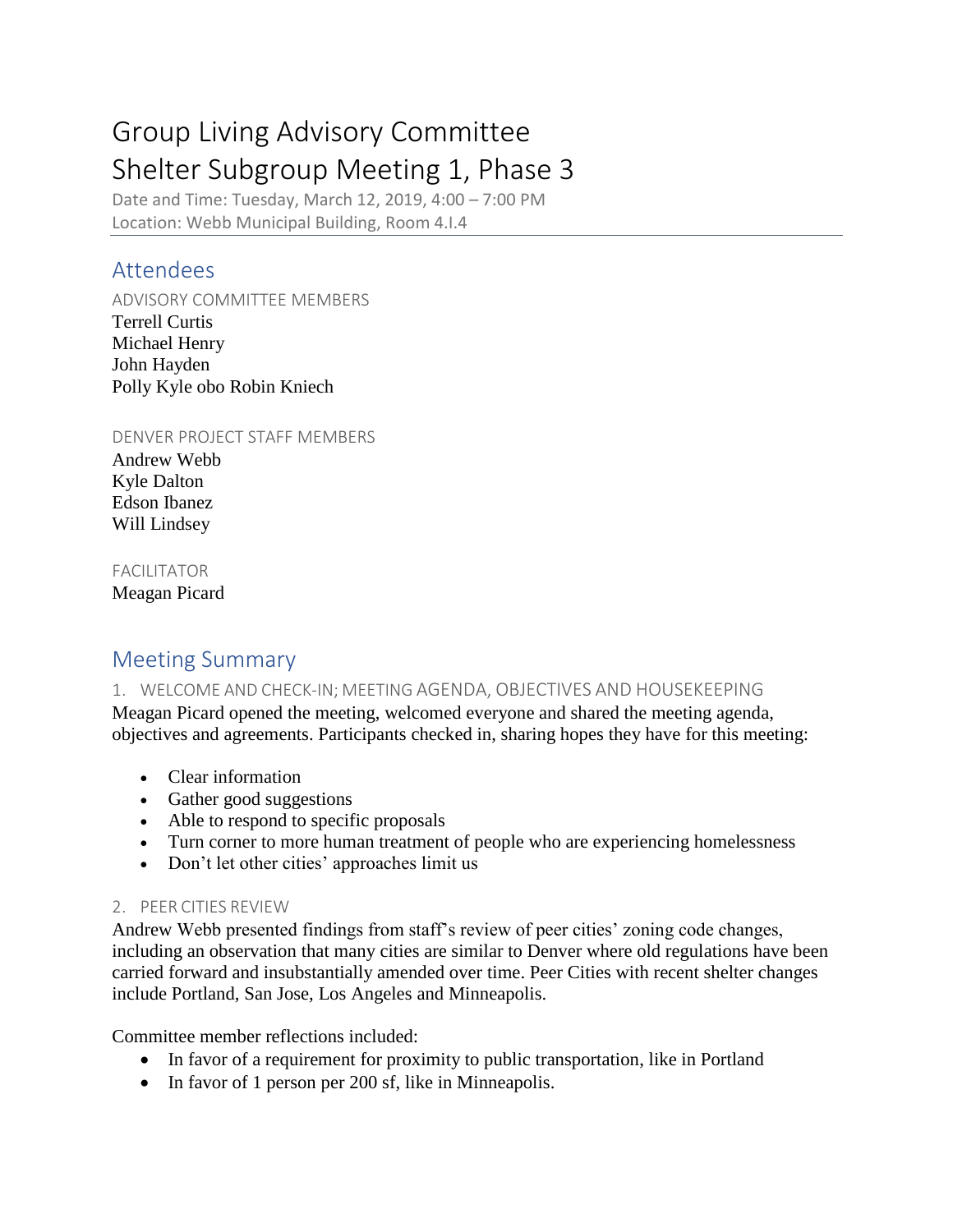- Not in favor of a method that puts people who are experiencing homelessness in industrial zones
	- o The committee discussed the need to review available land outside industrial areas, especially given different perceptions of what is actually available – planned for later in the agenda.

#### 3. PROPOSED CONSOLIDATION OF SHELTER TYPES

Andrew presented current regulations and a new revised table of shelter types and related proposed DZC regulations. During initial discussion, it was clarified that emergency declarations are not the same as temporary shelters; emergency declarations allow existing shelters to expand capacity in emergency situations, and temporary shelters currently may be operated by religious assemblies for 120 days or less. Some discussion followed on the proposed change to a ZPSE instead of ZPIN process of notification and was tabled for a future meeting, along with Transitional/Community Corrections Subgroups.

Once oriented to the table, discussion and decisions followed on two changes related to smaller and temporary shelters:

1. **Incentivizing small/temporary shelters**. Currently, only religious assembly uses (places of worship) are incentivized by the allowance for a small shelter (8 or less) or temporary shelter with no guest limit (120 days or less) with very little regulation. Intent of current regulation is to incentivize smaller shelters that are very small or only operate during parts of the year with a simpler process and fewer use limitations like spacing and density. This proposal would extend similar incentives to any organization that wants to operate a shelter for 130 days or less or serve 8 or fewer guests. The committee considered potential for abuses by bad actors if extending to other types of operators and determined that this change is unlikely to do so.

#### **Consensus recommendation: approve change as proposed.**

2. **Population caps for temporary shelters**. Currently, religious assemblies can operate temporary shelters with no population cap. This proposal would extend that same allowance to all operators for shelters operated for 130 days or less per year. Committee members disagreed with the proposal, primarily because they believe a cap is needed to ensure that service provided is adequate for the population. However, they also do not want to limit smaller operators from being able to provide shelter. Any recommended limits will need to be vetted with faith-based operators, and staff noted that the city will likely be proactive in getting these uses permitted under new zoning rules (effectively just registering to allow for better data on where these temporary shelters are located and can be done online). The committee wanted to ensure very low barriers, including no fee for permitting these uses.

**Consensus recommendation:** A cap of 100 guests or less was determined to be the optimal population cap for temporary shelters, following what are known to be best practices in shelter provision. Unless religious assembly operators disagree (project team will seek their input), and the group agreed to forward this recommendation as their final decision on this proposed change**.**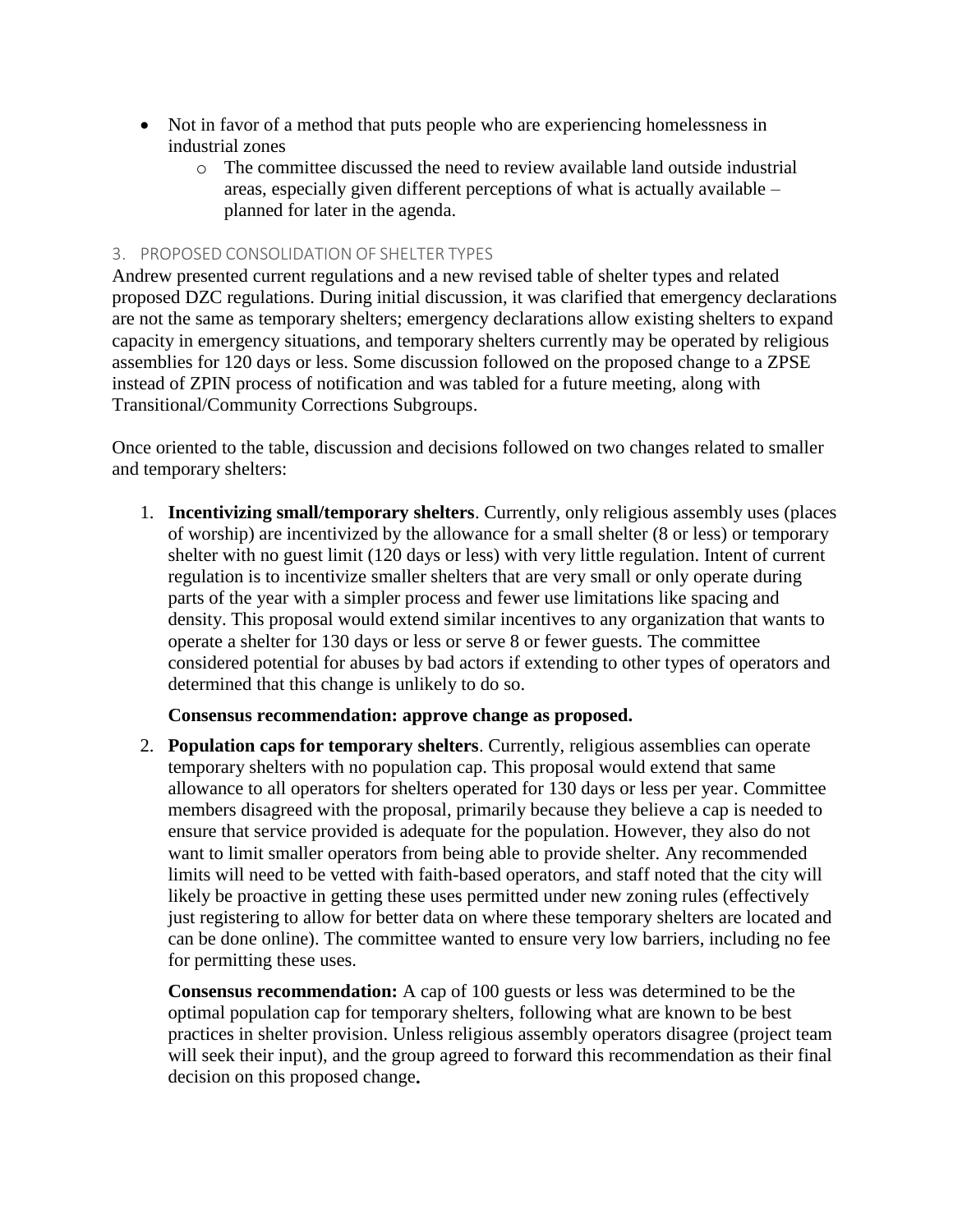#### 4. REGULATING LARGE, PERMANENT SHELTERS

The committee considered multiple alternatives for regulating large, permanent shelters, including considerations for which combination of regulations would work best to achieve committee goals. Goals were affirmed as achieving equitable distribution across neighborhoods in order to limit negative impacts within any neighborhood while increasing access to shelter services, specifically increasing capacity to meet demand for these services.

To build understanding of the current situation as well as potential impacts of different proposed changes, committee members reviewed maps of existing shelters with additional information on population density limits and availability by council district. During this process, discrepancies between DZC guidelines and reality (given emergency declarations and other issues) were identified:

- Concentration of poverty in Five Points isn't appropriately represented in this mapping exercise.
- Crossroads isn't mapped in Council District 1 because it is zoned as a transitional shelter
- Emergency Declaration is allowing far more than 200 per facility, including Samaritan House and Lawrence Street

The group recognized the need to verify the ACTUAL population numbers per facility, and staff agreed to update the Delores Project location, determine if guests are staying overnight at the Red Cross shelter, and do analysis of:

- Average seasonal numbers (Winter vs. Summer) with high and low numbers over the 200-person cap (update maps accordingly)
- Number of Emergency Declarations issued
- Number of guests bussed to central sites for daytime services (Transportation of shelter guests to and from facilities throughout the day means number of beds/guests per facility is not accurately measuring the population.)

The following table summarizes committee members' key points related to proposed alternatives for regulating large shelters – limiting their impact on neighborhoods while increasing capacity to meet the demand for shelter services.

| Alternative*<br>regulations as<br>proposed by<br>staff | 1. No population<br>cap | 2. Expand<br>allowable zone<br>districts | 3. Establish new<br>geographic buffers | 4. Focus on<br>incentivizing small<br>shelters instead of<br>large shelter<br>regulation changes |
|--------------------------------------------------------|-------------------------|------------------------------------------|----------------------------------------|--------------------------------------------------------------------------------------------------|
| <b>Alternative</b>                                     | Do not pursue this      | Consider:                                | Different size                         | Clarified and                                                                                    |
| regulations as                                         | alternative.            | River Mile area<br>$\bullet$             | buffers for Large                      | preferred: New                                                                                   |
| tentatively                                            |                         | Major<br>٠                               | and Medium                             | proposed system                                                                                  |
| recommended                                            |                         | corridors like                           | shelters:                              | should incentivize                                                                               |
| by Committee                                           |                         | Colfax and                               | Keep 2,000<br>$\bullet$                | small AND medium                                                                                 |
|                                                        |                         | Colorado                                 | feet between                           |                                                                                                  |
|                                                        |                         |                                          | large shelters                         |                                                                                                  |
|                                                        |                         |                                          | & no more                              |                                                                                                  |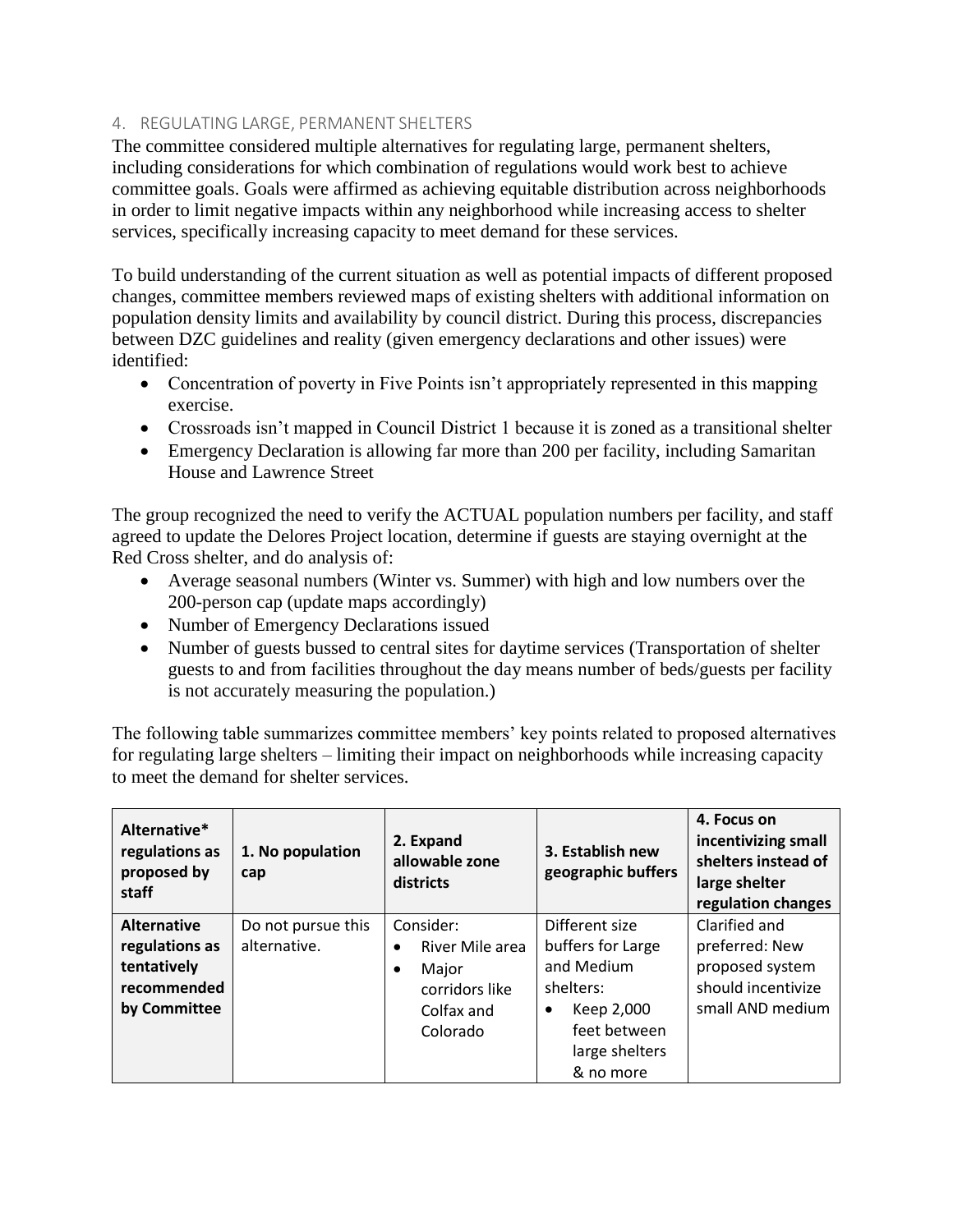| Alternative*<br>regulations as<br>proposed by<br>staff              | 1. No population<br>cap                                                                                                      | 2. Expand<br>allowable zone<br>districts                                                                                         | 3. Establish new<br>geographic buffers                                                                                                  | 4. Focus on<br>incentivizing small<br>shelters instead of<br>large shelter<br>regulation changes                                                                                                                                        |
|---------------------------------------------------------------------|------------------------------------------------------------------------------------------------------------------------------|----------------------------------------------------------------------------------------------------------------------------------|-----------------------------------------------------------------------------------------------------------------------------------------|-----------------------------------------------------------------------------------------------------------------------------------------------------------------------------------------------------------------------------------------|
|                                                                     |                                                                                                                              |                                                                                                                                  | than 2 within<br>4,000 feet<br>Add 1,500 feet<br>$\bullet$<br>between<br>medium<br>shelters & no<br>more than 2<br>within 3,000<br>feet |                                                                                                                                                                                                                                         |
| <b>Potential to</b><br>decrease/limit<br>negative<br>impacts        | Proposal raises<br>concern that<br>populations will<br>continue to be<br>served by historic<br>centers of poverty            | Helpful if feasible<br>for providers                                                                                             | 4,000-foot buffer<br>would prevent the<br>continued<br>concentration in<br>District 9                                                   | Helpful if feasible<br>for providers -<br>smaller shelters<br>are more desirable<br>for neighborhoods                                                                                                                                   |
| <b>Potential to</b><br>increase<br>access to<br>shelter<br>services |                                                                                                                              | Smaller shelters<br>along corridors like<br>Colfax and<br>Colorado would<br>shelter a<br>substantial amount<br>of the population |                                                                                                                                         | Good<br>improvement if<br>feasible for<br>providers                                                                                                                                                                                     |
| Provider<br>feasibility                                             |                                                                                                                              | Providers could<br>make use of<br>existing buildings<br>for small and<br>medium shelters                                         |                                                                                                                                         | Need to discuss<br>with providers,<br>who would likely<br>need additional \$\$<br>to operate smaller<br>shelters rather<br>than expanding<br>capacity at existing<br>sites.<br>Volunteers for<br>shelter operations<br>are also needed. |
| <b>Other</b><br>regulations<br>needed in<br>combination             | Emergency<br>declarations need<br>to be addressed.<br>Does a change to<br>the definition of<br>Emergency need to<br>be made? | Incentivize smaller<br>shelters                                                                                                  | Incentivize smaller<br>shelters: consider<br>changing medium<br>definition to 8-50<br>guests instead of<br>8-100                        | City funding?                                                                                                                                                                                                                           |